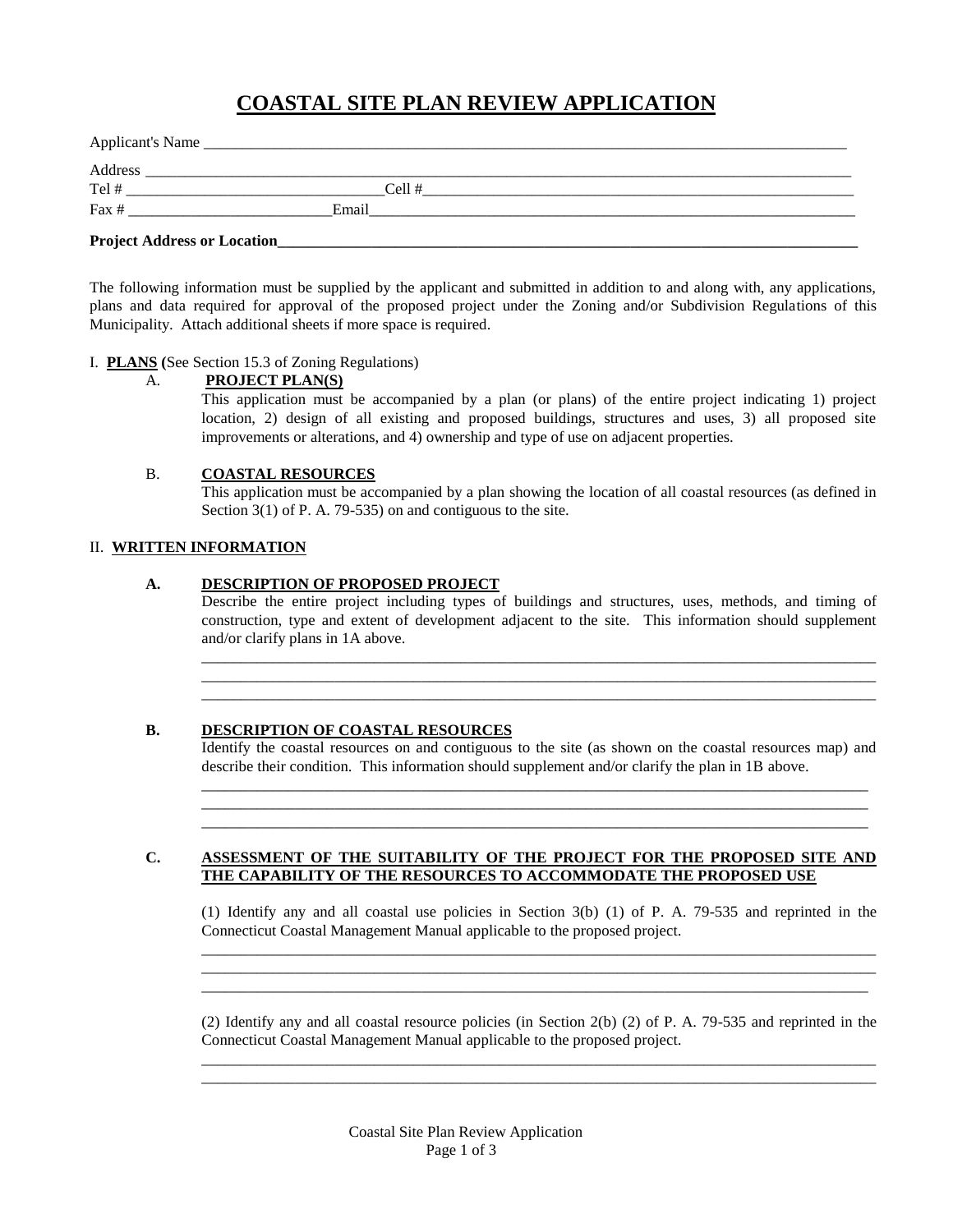(3) Describe how the proposed project is consistent with all of the coastal policies identified in C (1) and (2) above (i.e. describe the extent to which the project complies or conflicts with each policy). Note: If **project conflicts with any policy, the project should be modified to reduce or eliminate the conflict.**

**\_\_\_\_\_\_\_\_\_\_\_\_\_\_\_\_\_\_\_\_\_\_\_\_\_\_\_\_\_\_\_\_\_\_\_\_\_\_\_\_\_\_\_\_\_\_\_\_\_\_\_\_\_\_\_\_\_\_\_\_\_\_\_\_\_\_\_\_\_\_\_\_\_\_\_\_\_\_\_\_\_\_\_\_\_\_ \_\_\_\_\_\_\_\_\_\_\_\_\_\_\_\_\_\_\_\_\_\_\_\_\_\_\_\_\_\_\_\_\_\_\_\_\_\_\_\_\_\_\_\_\_\_\_\_\_\_\_\_\_\_\_\_\_\_\_\_\_\_\_\_\_\_\_\_\_\_\_\_\_\_\_\_\_\_\_\_\_\_\_\_\_\_ \_\_\_\_\_\_\_\_\_\_\_\_\_\_\_\_\_\_\_\_\_\_\_\_\_\_\_\_\_\_\_\_\_\_\_\_\_\_\_\_\_\_\_\_\_\_\_\_\_\_\_\_\_\_\_\_\_\_\_\_\_\_\_\_\_\_\_\_\_\_\_\_\_\_\_\_\_\_\_\_\_\_\_\_\_\_**

### **C. EVALUATION OF THE POTENTIAL BENEFICIAL AND ADVERSE IMPACTS OF THE PROJECT AND DESCRIPTION OF PROPOSED METHODS TO MITIGATE ADVERSE EFFECTS.**

(1) Identify and describe the potential adverse impacts (as defined in Section 3 (15) of P. A. 79-535) and potential beneficial impacts of the project on coastal resources. **\_\_\_\_\_\_\_\_\_\_\_\_\_\_\_\_\_\_\_\_\_\_\_\_\_\_\_\_\_\_\_\_\_\_\_\_\_\_\_\_\_\_\_\_\_\_\_\_\_\_\_\_\_\_\_\_\_\_\_\_\_\_\_\_\_\_\_\_\_\_\_\_\_\_\_\_\_\_\_\_\_\_\_\_\_\_**

**\_\_\_\_\_\_\_\_\_\_\_\_\_\_\_\_\_\_\_\_\_\_\_\_\_\_\_\_\_\_\_\_\_\_\_\_\_\_\_\_\_\_\_\_\_\_\_\_\_\_\_\_\_\_\_\_\_\_\_\_\_\_\_\_\_\_\_\_\_\_\_\_\_\_\_\_\_\_\_\_\_\_\_\_\_**

#### **FOR WATERFRONT PROPERTY ONLY:**

(2) Is the project a water dependent use as defined in Section 3(16) of P. A. 79-535? If so, explain why.

**\_\_\_\_\_\_\_\_\_\_\_\_\_\_\_\_\_\_\_\_\_\_\_\_\_\_\_\_\_\_\_\_\_\_\_\_\_\_\_\_\_\_\_\_\_\_\_\_\_\_\_\_\_\_\_\_\_\_\_\_\_\_\_\_\_\_\_\_\_\_\_\_\_\_\_\_\_\_\_\_\_\_\_\_\_\_ \_\_\_\_\_\_\_\_\_\_\_\_\_\_\_\_\_\_\_\_\_\_\_\_\_\_\_\_\_\_\_\_\_\_\_\_\_\_\_\_\_\_\_\_\_\_\_\_\_\_\_\_\_\_\_\_\_\_\_\_\_\_\_\_\_\_\_\_\_\_\_\_\_\_\_\_\_\_\_\_\_\_\_\_\_\_ \_\_\_\_\_\_\_\_\_\_\_\_\_\_\_\_\_\_\_\_\_\_\_\_\_\_\_\_\_\_\_\_\_\_\_\_\_\_\_\_\_\_\_\_\_\_\_\_\_\_\_\_\_\_\_\_\_\_\_\_\_\_\_\_\_\_\_\_\_\_\_\_\_\_\_\_\_\_\_\_\_\_\_\_\_\_**

#### **FOR WATERFRONT PROPERTY:**

(3) Describe the impacts or effects either positive or negative that the project will have on future wat dependent uses or development on and adjacent to this site.

**\_\_\_\_\_\_\_\_\_\_\_\_\_\_\_\_\_\_\_\_\_\_\_\_\_\_\_\_\_\_\_\_\_\_\_\_\_\_\_\_\_\_\_\_\_\_\_\_\_\_\_\_\_\_\_\_\_\_\_\_\_\_\_\_\_\_\_\_\_\_\_\_\_\_\_\_\_\_\_\_\_\_\_\_\_\_ \_\_\_\_\_\_\_\_\_\_\_\_\_\_\_\_\_\_\_\_\_\_\_\_\_\_\_\_\_\_\_\_\_\_\_\_\_\_\_\_\_\_\_\_\_\_\_\_\_\_\_\_\_\_\_\_\_\_\_\_\_\_\_\_\_\_\_\_\_\_\_\_\_\_\_\_\_\_\_\_\_\_\_\_\_\_ \_\_\_\_\_\_\_\_\_\_\_\_\_\_\_\_\_\_\_\_\_\_\_\_\_\_\_\_\_\_\_\_\_\_\_\_\_\_\_\_\_\_\_\_\_\_\_\_\_\_\_\_\_\_\_\_\_\_\_\_\_\_\_\_\_\_\_\_\_\_\_\_\_\_\_\_\_\_\_\_\_\_\_\_\_\_**

(4) Describe the proposed measures to mitigate (reduce or eliminate) any adverse impacts on coastal resources described in D (1) and, if applicable, on future water dependent development opportunities described in D (3).

**\_\_\_\_\_\_\_\_\_\_\_\_\_\_\_\_\_\_\_\_\_\_\_\_\_\_\_\_\_\_\_\_\_\_\_\_\_\_\_\_\_\_\_\_\_\_\_\_\_\_\_\_\_\_\_\_\_\_\_\_\_\_\_\_\_\_\_\_\_\_\_\_\_\_\_\_\_\_\_\_\_\_\_\_\_\_ \_\_\_\_\_\_\_\_\_\_\_\_\_\_\_\_\_\_\_\_\_\_\_\_\_\_\_\_\_\_\_\_\_\_\_\_\_\_\_\_\_\_\_\_\_\_\_\_\_\_\_\_\_\_\_\_\_\_\_\_\_\_\_\_\_\_\_\_\_\_\_\_\_\_\_\_\_\_\_\_\_\_\_\_\_\_ \_\_\_\_\_\_\_\_\_\_\_\_\_\_\_\_\_\_\_\_\_\_\_\_\_\_\_\_\_\_\_\_\_\_\_\_\_\_\_\_\_\_\_\_\_\_\_\_\_\_\_\_\_\_\_\_\_\_\_\_\_\_\_\_\_\_\_\_\_\_\_\_\_\_\_\_\_\_\_\_\_\_\_\_\_\_**

\_\_\_\_\_\_\_\_\_\_\_\_\_\_\_\_\_\_\_\_\_\_\_\_\_\_\_\_\_\_\_\_\_\_\_\_\_\_\_\_\_\_\_\_\_\_\_\_\_\_\_\_\_\_\_\_\_\_\_\_\_\_\_\_\_\_\_\_\_\_\_\_\_\_\_\_\_\_\_\_\_\_\_\_\_\_

\_\_\_\_\_\_\_\_\_\_\_\_\_\_\_\_\_\_\_\_\_\_\_\_\_\_\_\_\_\_\_\_\_\_\_\_\_\_\_\_\_\_\_\_\_\_\_\_\_\_\_\_\_\_\_\_\_\_\_\_\_\_\_\_\_\_\_\_\_\_\_\_\_\_\_\_\_\_\_\_\_\_\_\_\_\_

\_\_\_\_\_\_\_\_\_\_\_\_\_\_\_\_\_\_\_\_\_\_\_\_\_\_\_\_\_\_\_\_\_\_\_\_\_\_\_\_\_\_\_\_\_\_\_\_\_\_\_\_\_\_\_\_\_\_\_\_\_\_\_\_\_\_\_\_\_\_\_\_\_\_\_\_\_\_

## **D. DEMONSTRATION OF THE ACCEPTABILITY OF REMAINING OR UNMITIGATED ADVERSE IMPACTS ON COASTAL RESOURCES AND FUTURE WATER DEPENDENT USES AND DEVELOPMENT.**

(1) Describe any adverse impacts that remain after employing all reasonable mitigation measures.

\_\_\_\_\_\_\_\_\_\_\_\_\_\_\_\_\_\_\_\_\_\_\_\_\_\_\_\_\_\_\_\_\_\_\_\_\_\_\_\_\_\_\_\_\_\_\_\_\_\_\_\_\_\_\_\_\_\_\_\_\_\_\_\_\_\_\_\_\_\_\_\_\_\_\_\_\_\_ \_\_\_\_\_\_\_\_\_\_\_\_\_\_\_\_\_\_\_\_\_\_\_\_\_\_\_\_\_\_\_\_\_\_\_\_\_\_\_\_\_\_\_\_\_\_\_\_\_\_\_\_\_\_\_\_\_\_\_\_\_\_\_\_\_\_\_\_\_\_\_\_\_\_\_\_\_\_\_

(2) Explain why these remaining adverse impacts were not mitigated.

Coastal Site Plan Review Application Page 2 of 3